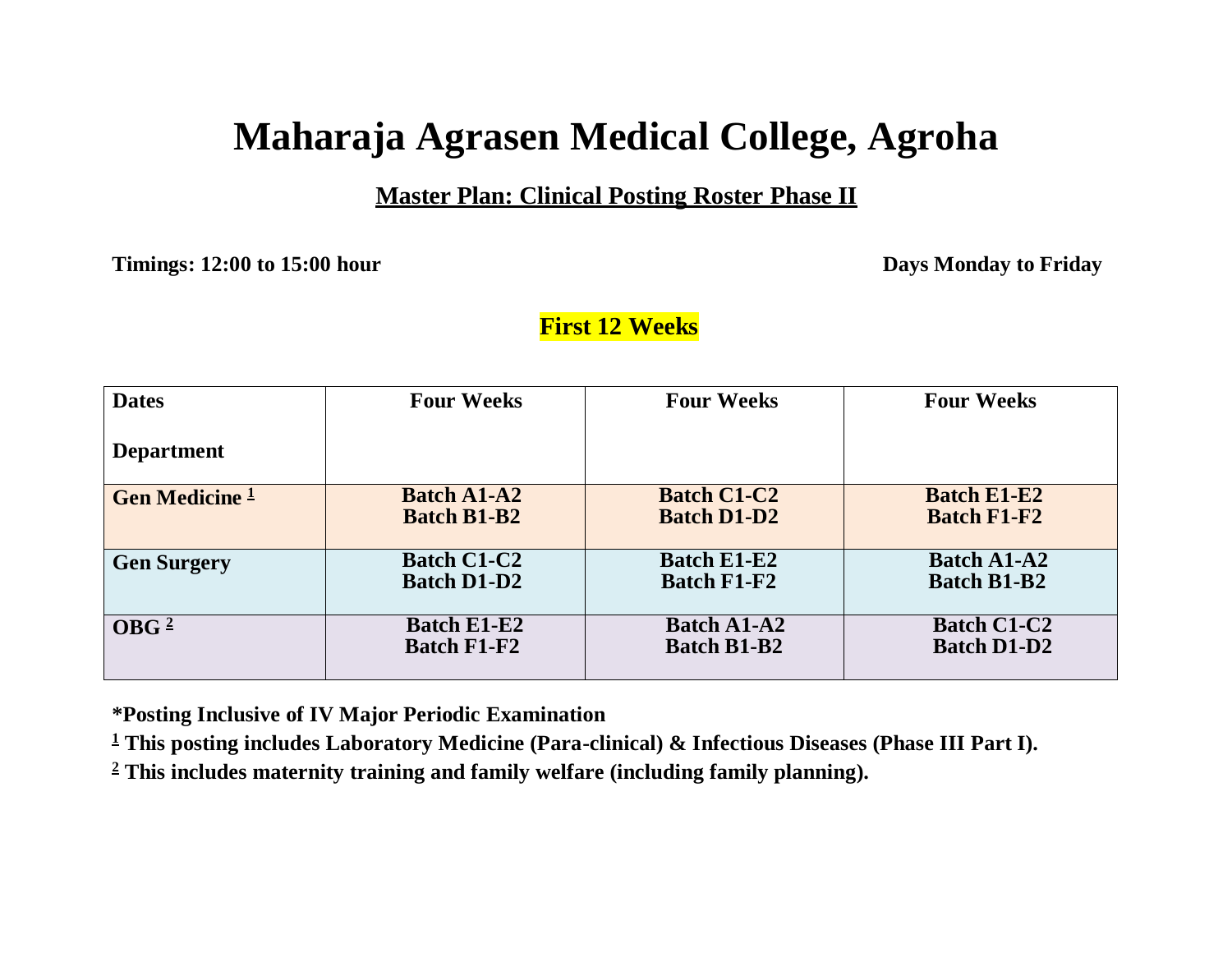## **Last 30 Weeks**

| <b>Dates</b>      | Two            | Two                | Two                | Two                | Two                | Two            | Two            | Two                | Two            | Two                | Two                | Two                |
|-------------------|----------------|--------------------|--------------------|--------------------|--------------------|----------------|----------------|--------------------|----------------|--------------------|--------------------|--------------------|
|                   | <b>Week</b>    | <b>Weeks</b>       | <b>Weeks</b>       | <b>Weeks</b>       | <b>Weeks</b>       | <b>Weeks</b>   | Weeks          | <b>Weeks</b>       | <b>Weeks</b>   | Weeks              | Weeks              | Weeks              |
|                   | S              |                    |                    |                    |                    |                |                |                    |                |                    |                    |                    |
| <b>Department</b> |                |                    |                    |                    |                    |                |                |                    |                |                    |                    |                    |
| <b>Community</b>  |                | Batch A1-A2        |                    | <b>Batch B1-B2</b> | <b>Batch C1-C2</b> |                |                | <b>Batch D1-D2</b> |                | <b>Batch E1-E2</b> | <b>Batch F1-F2</b> |                    |
| <b>Medicine</b>   |                |                    |                    |                    |                    |                |                |                    |                |                    |                    |                    |
| Eye               |                | <b>Batch B1-B2</b> |                    | <b>Batch C1-C2</b> | <b>Batch D1-D2</b> |                |                | <b>Batch E1-E2</b> |                | <b>Batch F1-F2</b> | Batch A1-A2        |                    |
|                   |                |                    |                    |                    |                    |                |                |                    |                |                    |                    |                    |
| <b>ENT</b>        |                | <b>Batch C1-C2</b> | <b>Batch D1-D2</b> |                    | <b>Batch E1-E2</b> |                |                | <b>Batch F1-F2</b> |                | <b>Batch A1-A2</b> |                    | <b>Batch B1-B2</b> |
|                   |                |                    |                    |                    |                    |                |                |                    |                |                    |                    |                    |
| Pediatric         | <b>Batch</b>   | <b>Batch</b>       |                    | <b>Batch Batch</b> | <b>Batch</b>       | <b>Batch</b>   | <b>Batch</b>   | <b>Batch</b>       | <b>Batch</b>   | <b>Batch</b>       | <b>Batch</b>       | <b>Batch</b>       |
|                   | D <sub>1</sub> | D2                 | E1                 | E2                 | F1                 | F2             | ${\bf A1}$     | A2                 | <b>B1</b>      | B <sub>2</sub>     | C1                 | C <sub>2</sub>     |
| Ortho $3$         | <b>Batch</b>   | <b>Batch</b>       | <b>Batch</b>       | <b>Batch</b>       | <b>Batch</b>       | <b>Batch</b>   | <b>Batch</b>   | <b>Batch</b>       | <b>Batch</b>   | <b>Batch</b>       | <b>Batch</b>       | <b>Batch</b>       |
|                   | E <sub>1</sub> | E2                 | F1                 | F2                 | $\mathbf{A1}$      | A2             | <b>B1</b>      | B <sub>2</sub>     | C1             | C <sub>2</sub>     | D <sub>1</sub>     | D2                 |
| <b>Resp-Med</b>   | <b>Batch</b>   | <b>Batch</b>       |                    | <b>Batch Batch</b> | <b>Batch</b>       | <b>Batch</b>   | <b>Batch</b>   | <b>Batch</b>       | <b>Batch</b>   | <b>Batch</b>       | <b>Batch</b>       | <b>Batch</b>       |
|                   | F1             | F <sub>2</sub>     | ${\bf A1}$         | A2                 | <b>B1</b>          | B <sub>2</sub> | C1             | C <sub>2</sub>     | D <sub>1</sub> | D2                 | E <sub>1</sub>     | E2                 |
| <b>Psychiatry</b> | <b>Batch</b>   | <b>Batch</b>       | <b>Batch</b>       | <b>Batch</b>       | <b>Batch</b>       | <b>Batch</b>   | <b>Batch</b>   | <b>Batch</b>       | <b>Batch</b>   | <b>Batch</b>       | <b>Batch</b>       | <b>Batch</b>       |
|                   | $\mathbf{A1}$  | A2                 | <b>B1</b>          | B <sub>2</sub>     | $\bf C1$           | C <sub>2</sub> | D <sub>1</sub> | D2                 | E <sub>1</sub> | E2                 | F1                 | F2                 |
| Radiology $4$     |                | <b>Batch</b> Batch | <b>Batch</b>       | <b>Batch</b>       | <b>Batch</b>       | <b>Batch</b>   | <b>Batch</b>   | <b>Batch</b>       | <b>Batch</b>   | <b>Batch</b>       | <b>Batch</b>       | <b>Batch</b>       |
|                   | <b>B1</b>      | B <sub>2</sub>     | C1                 | C <sub>2</sub>     | D <sub>1</sub>     | D2             | E <sub>1</sub> | E2                 | F1             | F <sub>2</sub>     | ${\bf A1}$         | A2                 |
| <b>Skin</b>       | <b>Batch</b>   | <b>Batch</b>       | <b>Batch</b>       | <b>Batch</b>       | <b>Batch</b>       | <b>Batch</b>   | <b>Batch</b>   | <b>Batch</b>       | <b>Batch</b>   | <b>Batch</b>       | <b>Batch</b>       | <b>Batch</b>       |
|                   | C1             | C <sub>2</sub>     | D <sub>1</sub>     | D2                 | E1                 | E2             | F1             | F2                 | $\mathbf{A1}$  | A2                 | <b>B1</b>          | B2                 |
|                   |                |                    |                    |                    |                    |                |                |                    |                |                    |                    |                    |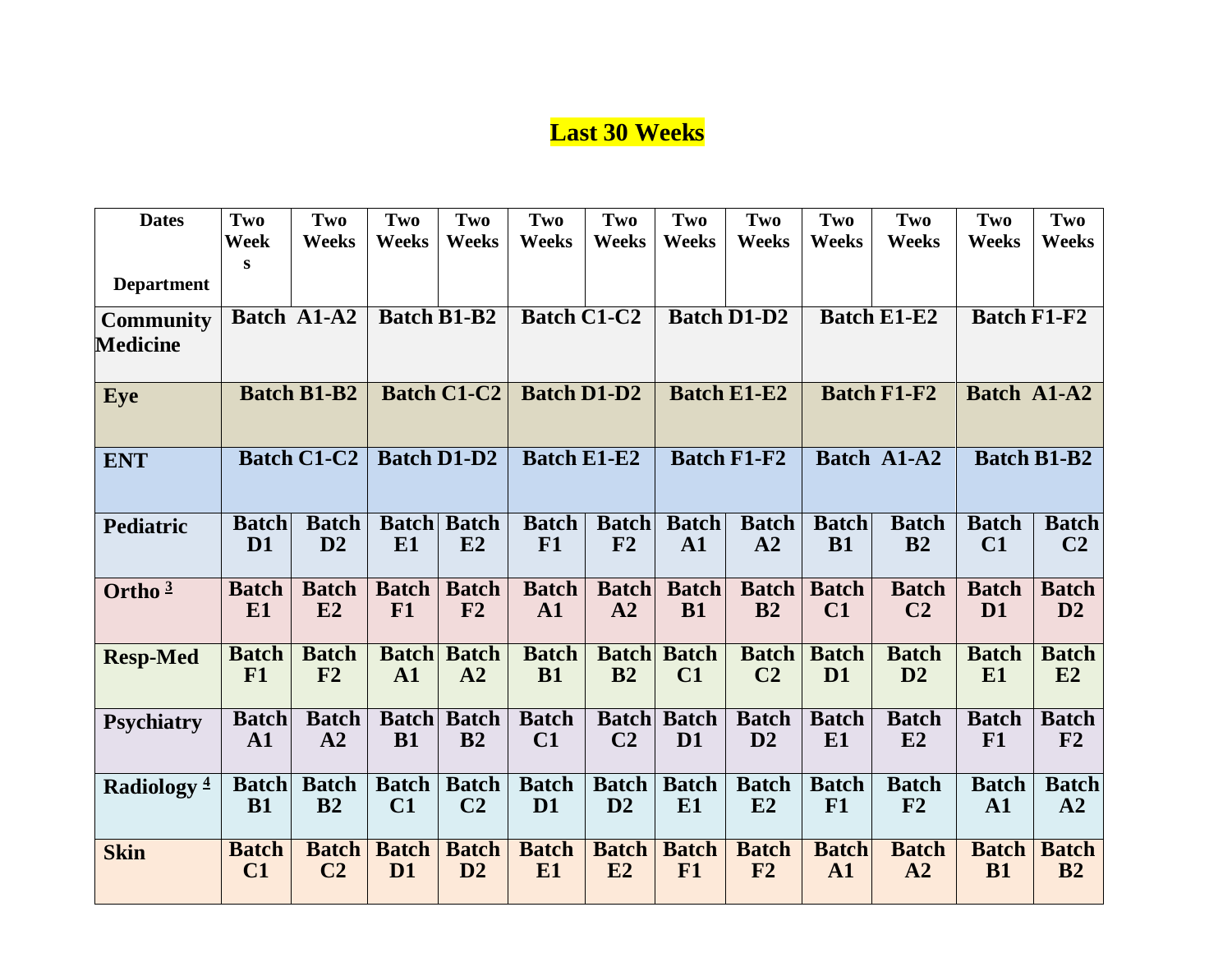**\*\* Posting Inclusive of V Major Periodic Examination**

**\*\*\* Posting Inclusive of Vacation due to new admission**

**<sup>3</sup> This posting includes Physical Medicine and Rehabilitation**

**<sup>4</sup> This posting includes Radiotherapy, wherever available**

#### **Batch-wise Roll Number Distribution**

| <b>Batch A1</b>      | <b>Batch A2</b>       | <b>Batch B1</b>       | <b>Batch B2</b>       | <b>Batch C1</b>       | <b>Batch C2</b>       |
|----------------------|-----------------------|-----------------------|-----------------------|-----------------------|-----------------------|
| <b>Nine Students</b> | <b>Eight Students</b> | <b>Nine Students</b>  | <b>Eight Students</b> | <b>Nine Students</b>  | <b>Eight Students</b> |
| <b>Batch D1</b>      | <b>Batch D2</b>       | <b>Batch E1</b>       | <b>Batch E2</b>       | <b>Batch F1</b>       | <b>Batch F2</b>       |
| <b>Nine Students</b> | <b>Eight Students</b> | <b>Eight Students</b> | <b>Eight Students</b> | <b>Eight Students</b> | <b>Eight Students</b> |

## **Whole 42 Weeks**

## **Skill lab posting (3 hr, 1200-1500 hr) on every**

| Mon                  | Tue                | <b>Wed</b>                      |
|----------------------|--------------------|---------------------------------|
| <b>Gen Medicine</b>  | <b>Gen Surgery</b> | <b>Ortho-with Trauma &amp;</b>  |
| Chest&TB &           | Pediatrics & Skin  | <b>Radiodiognosis Community</b> |
| <b>PsychiatryOBG</b> | <b>VDEye</b>       | <b>Medicine</b>                 |
|                      |                    | <b>ENT</b>                      |